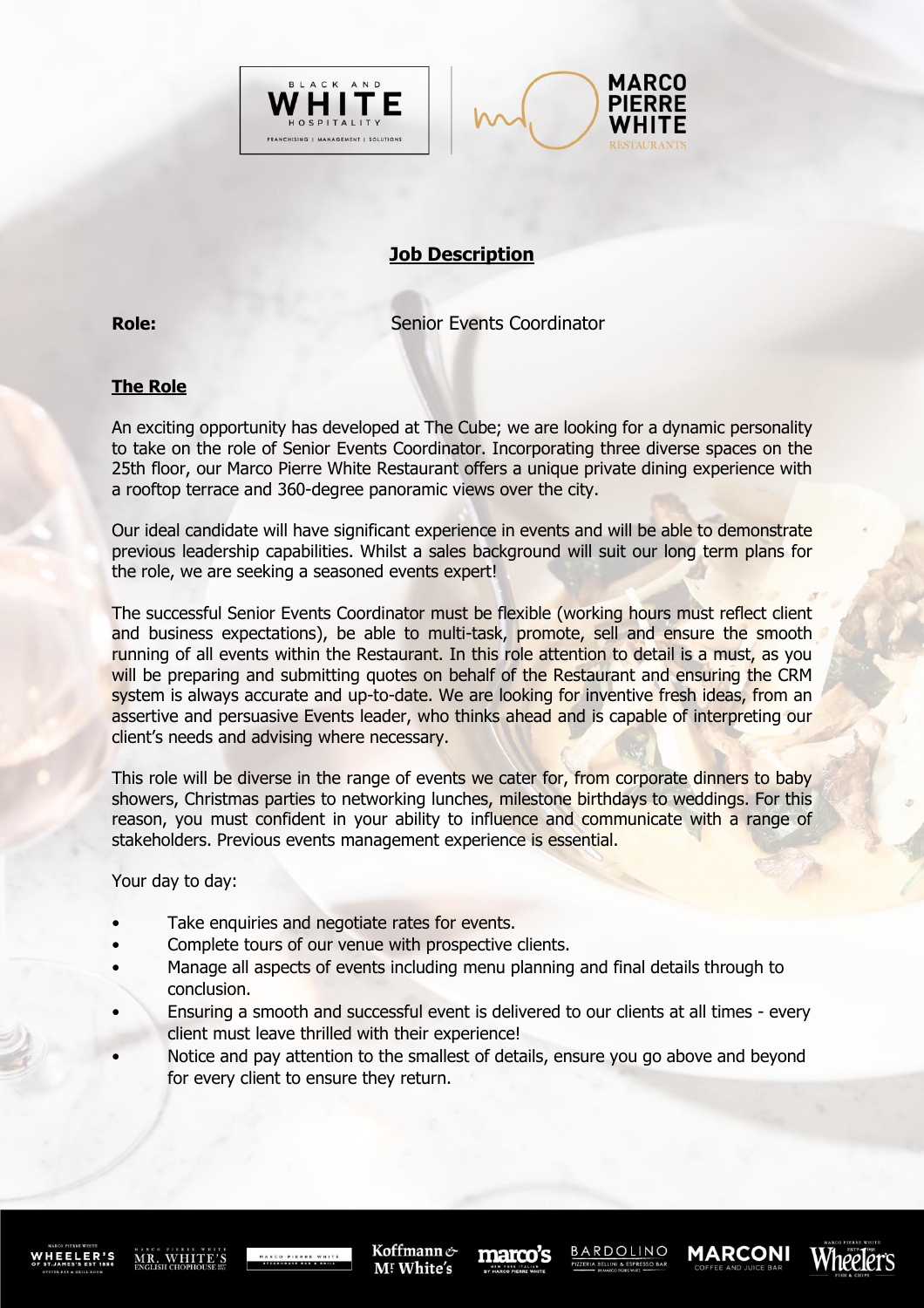



- Present yourself as a dynamic yet professional personality.
- Manage any complaints professionally and in a timely manner.
- Lead a small team; you will be responsible for all training and people management, and you will ensure your team also deliver to the highest service standards.
- Develop with the Reservation team a year planner therefore identifying & managing seasonal peaks & business trends.
- Ensure that all brochures, packages and information is up to date and readily available, so reception have the necessary tools to help with enquiries out of hours
- Work with Restaurant management to ensure all venue spaces are maintained and immaculate.
- Maintaining and creating visual merchandising/advertising spaces within the restaurant
- Research and identify opportunities for new event and conference business in line with the restaurant's plans/ budgets.

Once established in the role:

- Think outside of the box to broaden our reach to new prospective clients you will be a key driver to increasing events sales.
- Build robust plans to grow event business and existing Corporate Conference accounts.

The successful candidate will possess the following qualities:

- Excellent people skills and customer service
- Attention to detail
- Sound negotiation skills
- Knowledge of Opera Sales & Catering
- Minimum of 2 years' experience in a similar role
- Must be prepared to work flexible hours when needed
- Highly organised and motivated with the ability to work both on their own initiative and as part of a team

If you feel that you have the ability and experience to take on this role, we want to hear from you!

MR. WHITE'S

Koffmann & M! White's

marco's

**MARCONI**